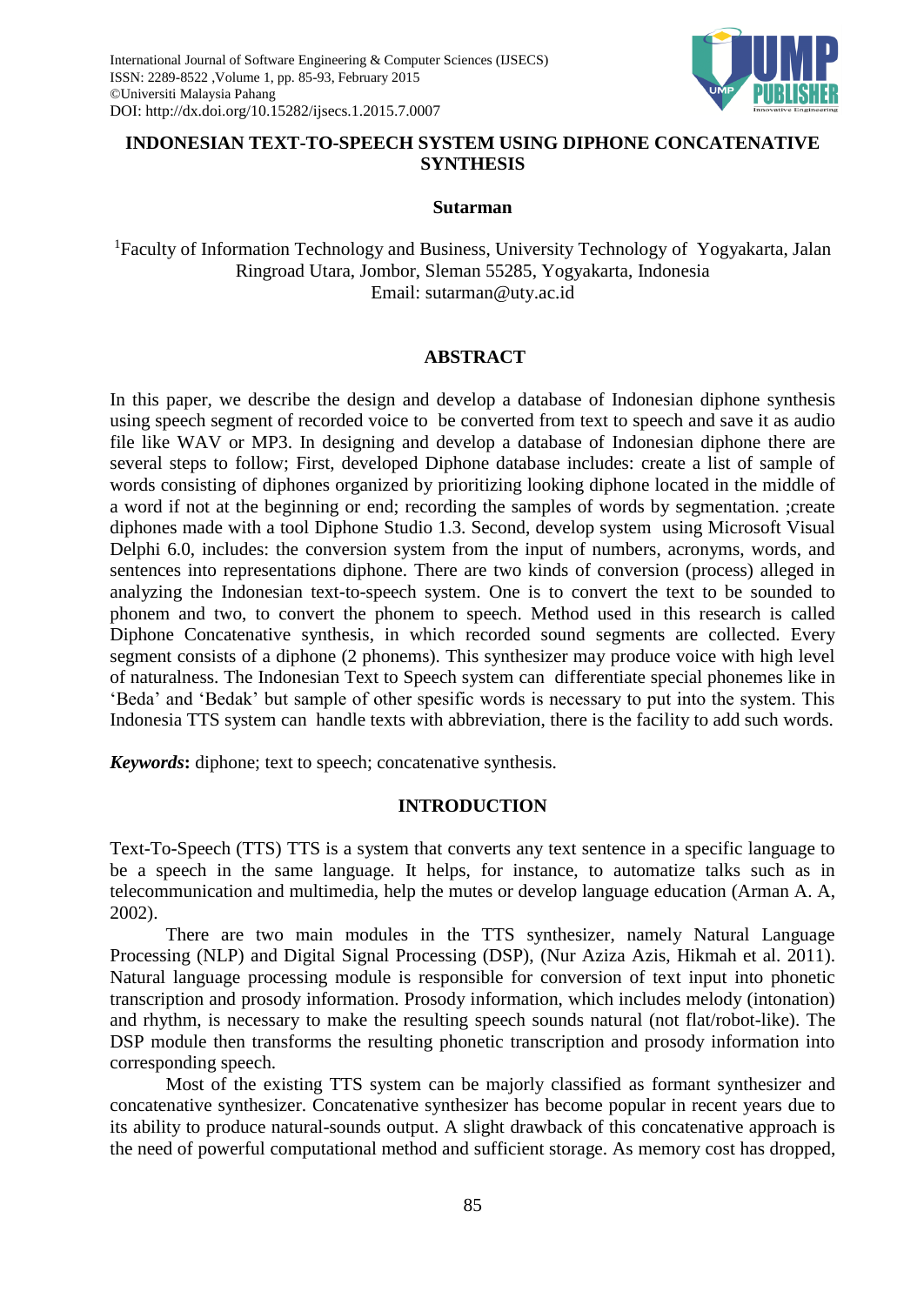it is possible to increase the size of speech database size in order to increase the quality of the speech, as well as improving computational algorithm used in the system. Concatenative synthesizer is divided into two principal approach; diphone concatenation and syllable concatenation (Richard M. and Aulia A, 2013).

Research objects with TTS Indonesian such as: A TTS Indonesian research has been done by (Arman A.A, 2002). It's used MBROLA technology and diphone database making process in Belgium, which created MBROLA technology. An SMS application with Text To Speech of Indonesian on Symbian Operating System for the Blind by (Rommel, E, 2005). Indonesian Text-To-Speech System Using Syllable Concatenation: Speech Optimization by (Richard M. and Aulia A, 2013). Handi D. R. B. and Miftahul H (2011) Text Pre-Processing of Text To Speech Synthesis System for Speak of Indonesian Language.

## **INDONESIAN LANGUAGE**

The Indonesian language, so-called Bahasa Indonesia, is a unity language formed from hundreds of languages spoken in the Indonesian archipelago. It was coined by Indonesian nationalists in 1928 and became a symbol of national identity during the struggle for independence in 1945. Compared to other languages, which have a high density of native speakers, Indonesian is spoken as a mother tongue by only 7% of the population, and more than 195 million people speak it as a second language with varying degrees of proficiency. Approximately, there are 300 ethnic groups living in 17,508 islands, speaking 365 native languages or no less than 669 dialects (Johannes Tan, 2009). At home, people speak their own language, such as Javanese, Sundanese or Balinese, though almost everybody has a good understanding of Indonesian as they learn it in school.

Although the Indonesian language is infused with highly distinctive accents from different ethnic languages, there are many similarities in patterns across the archipelago. Modern Indonesian is derived from the literary of the Malay dialect, which was the lingua franca of Southeast Asia. Thus, it is closely related to Malay spoken in Malaysia, Singapore, Brunei, and some other areas. Concerning the number of speakers, today Malay-Indonesian ranks around sixth in size among the world's languages. The only difference is that Indonesia (which was a Dutch colony) adopted the Van Ophuysen orthography in 1901, while Malaysia (which was a British colony) adopted the Wilkinson orthography in 1904. In 1972, the governments of Indonesia and Malaysia agreed to standardize the "improved" spelling, which is now, in effect, on both sides. Even so, modern Indonesian and modern Malaysian are as different from one another as are Flemish and Dutch (Johannes Tan, 2009).

The standard Indonesian language is continuously being developed and transformed to make it more suitable to the diverse needs of a modernizing society. Many words in the vocabulary reflect the historical influence of various foreign cultures that have passed through the archipelago. It has borrowed heavily from Indian Sanskrit, Chinese, Arabic, Portuguese, Dutch, and English. Although the earliest records in Malay inscriptions are syllable-based written in Arabic script, modern Indonesian is phonetic-based written in Roman script (George Quinn, 2001). It used only 26 letters as in the English/Dutch alphabet.

Indonesian know the writing language and spoken language. sometimes there some differences in the two types of these languages. In spoken language, known term phoneme, which is the smallest unitary language that can differentiate meaning. In written language, phonemes denoted by the letter. In other words, letter is writing of phonemes. The following is Indonesian concept-based guideline's general Indonesian spelling perfected. Alphabet, Alphabet used in Indonesian consists of 52 letters, namely 26 uppercase (AZ) and 26 lowercase (az).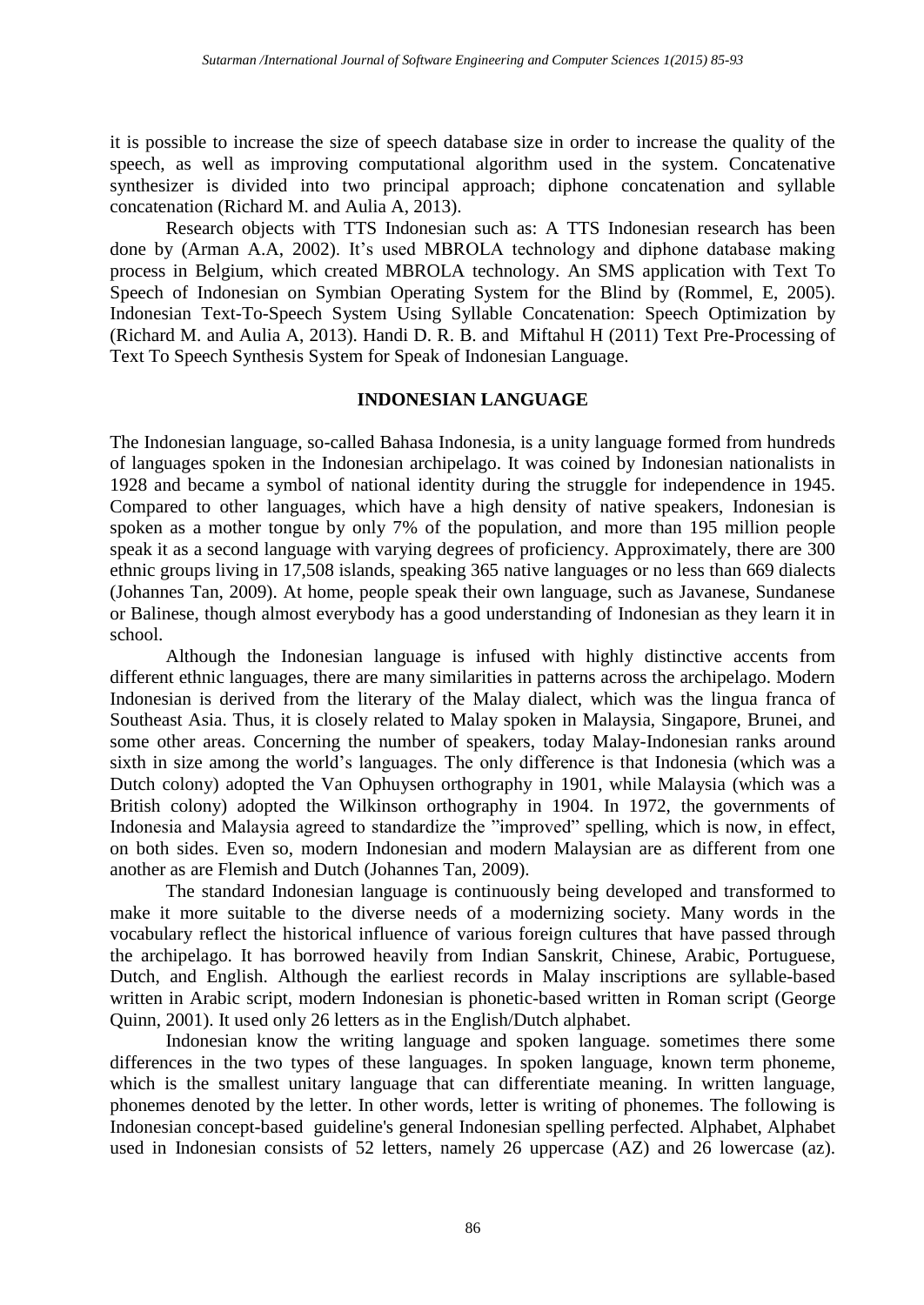Phoneme, Phoneme is a linguistic term and is the smallest unit in a language that they can show a difference of meaning. The Indonesian has 35 phonemes. Diphone, Diphone is a combination of two phonemes Indonesian. Total in Indonesian diphone of approximately 1024 diphone.

#### **TEXT TO SPEECH SYNTHESIS SYSTEM**

Text-to-Specch (TTS) is an automatic production of sound, which transforms grapheme transcriptions into phonemes from sentences into utterance/speech [\(Dutoit and Leich, 1993\)](#page-8-1). A speech synthesizer or text to Speech, in principle, consists of two sub-systems (d'Alessandro, C. L., J., 1996):

(1). Text to phoneme's converter (Text to phoneme)

(2). Phoneme-to-speech converter (phoneme to speech)

The converter text to phoneme serves to change the input sentence in a particular language in the form of text into codes of sound, which is usually represented by the phoneme code, its duration and pitch.

Phoneme to Speech Converter functions to generate signals of speech based upon phoneme codes resulted from a previous process. This part largely involves diphone concatenation technique, which should be supported by diphone database comprising recorded speech segments such as a diphone (combination of two phoneme unit). Speech of a language is formed by a set of sound different from other languages. This is the primary reason why every language should have their own diphone databases.

There are several technical options in implementing such conversion. The most widely used are formant synthesizer and diphone concatenation. At present, the latter is more frequently used in application because it produces speech with natural quality. Diphone concatenation [\(Lenzo, Black et al.,](#page-8-2) 2000) is a way of generating speech by combining sound segments consisting of two phonemes (diphone). To gain higher quality, some TTS used sound segment combination called multi-phone. The process of Text-to-Speech Conversion is shown in figure 1.



Figure 1. Diagram of text-to-speech the conversion process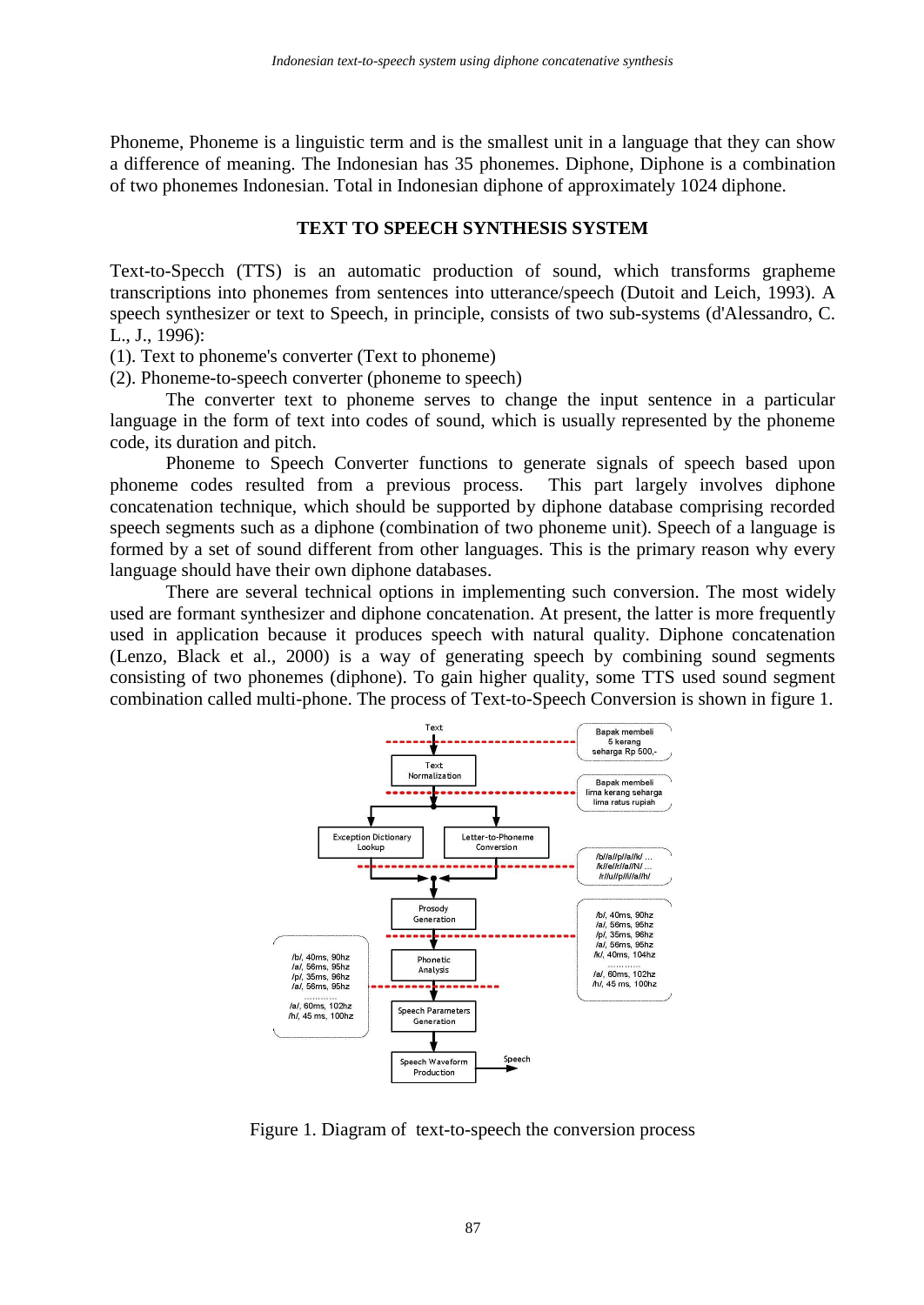According to [\(Lemmetty and Sami, 1999\)](#page-8-3) TTS mechanism consists of two phases. The first is to analyze text in which text inputs are written or recorded as phonetic, linguistics or dialect. The second is to generate sound wave in which accoustic outputs are produced by the phonetic and prosody. The two phased mechanism is also called a high and low level combination synthesizer. A simpler version of the above procedure is represented in figure 2. Text inputs may be taken from the data sample of word processing, ASCII standard of email, SMS or text scanned from a newspaper. The string character is then reprocessed and analyzed. It results in the phonetic form where strings of phonemes with their intonation information, duration and appropriate stressing are concerned. Sound of words in the language is finally generated by a low-level synthesizer utilizing information from a previous synthesizing process (high-level synthesizer).



Figure 2. Simple application of TTS

## **DIPHONE CONCATENATIVE SYNTHESIS**

Diphone Concatenative synthesis is one of the most popular methods used for creating a synthetic voice from recordings or samples of a particular person; it can capture a good deal of the acoustic quality of an individual, within some limits [\(Lenzo and Black,](#page-8-4) 2000). The rationale for using a diphone, which is two adjacent half-phones, is that the "center" of a phonetic realization is the most stable region, whereas the transition from one "segment" to another contains the most interesting phenomena, and thus the hardest to model. The diphone, then, cuts the units at the points of relative stability, rather than at the volatile phone-phone transition, where so-called coarticulatory effects appear.

There is clearly a simplifying assumption: that all relevant phonetic realizations can be enumerated, and by simply collecting all of phone-phone transitions, any possible sequence of speech sounds in the target language could be produced. Thus, with a 42-phone inventory, one could collect a  $42 * 42 = 1764$  diphone inventory and create a synthesizer that could speak anything, given the imposition of appropriate prosody – intonation, duration, and shift in spectral quality, as determined by othermodules in a general-purpose synthesizer.

## **DIPHONE**

In a documented literature of MBROLA Project of the Faculté Polytechnique de Mons, TCTS, Belgium, diphone is stated as a language's sound unit starting from the middle where a phoneme is stable and ending at another middle of a phoneme that follows it. Diphone, or two phonems in a series are a component comprising of segments, which is a widely used component in TTS application [\(Dutoit and Leich,](#page-8-1) 1993). Some also say that diphone is a correlation between the phonemes [\(d'Alessandro,](#page-8-5) 1996).

In general, the number of diphones in a language is the multiple numbers of phonemes [\(Lemmetty and Sami,](#page-8-3) 1999). However, in daily conversation, there is usually some phonetic restriction (in pairs) which is not well formed. Such a difference exists in world languages. If tried, one can easily create what is called a non-existent diphone, and one of them has to always think about phoneme pairs through word limits. However, there is a certain case where a special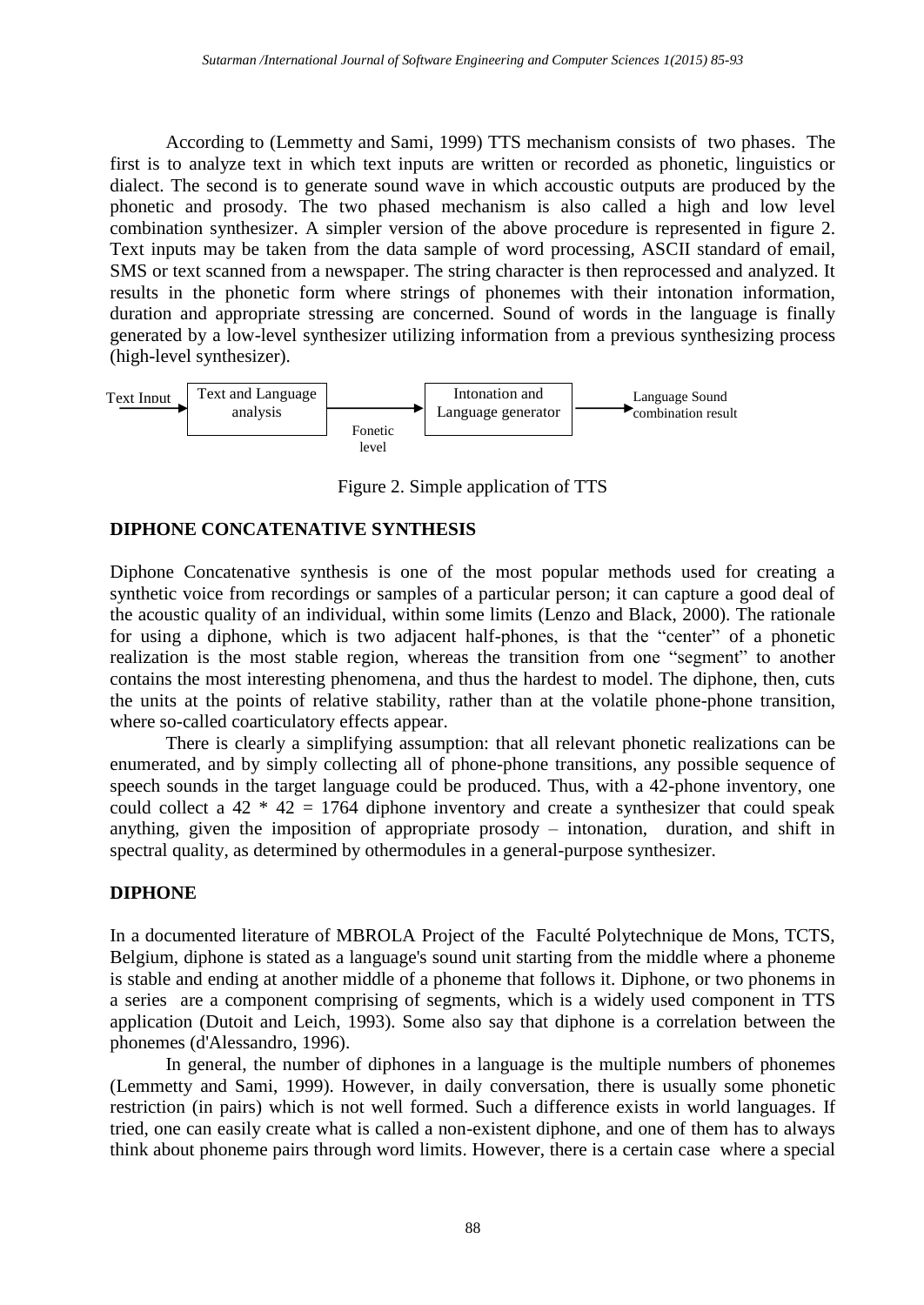combination is hardly formed such as /h-h/. The diphone is not visible at the end of a syllable even though sometimes speakable when some aspiring sound (uttering a sound with an 'h' sound) is used to try to initiate a vocal.

#### **DIPHONE DATABASE**

In order to generate a language's sound a database of sounds with certain rules is needed. [\(d'Alessandro, 1996\)](#page-8-5). Database is a computerized data-storage system that serves users of one or more organizations.

The idea behind building a diphone database, is obviously to make a list of possible phonetic transitions of a language is necessary [\(Lenzo, Black et al.,](#page-8-2) 2000). That results in inaccuracy as well as becomes more practical, and It also simplifies assumption that articulating effects may reach no more than two phonemes (a diphone).

In regard to technical considerations and requested quality to achieve, the most optimum segment form is diphone or a set of two phonemes in aseries [\(Arman](#page-7-1) A.A, 2003). Method used for organizing diphones into speech is called diphone concatenation. The diphones are collected in a special database made with a special tool such as Diphone Studio 1.3. As shown in figure 3 and the database then becomes a complete collection of diphones.



Figure 3. Common explanation of diphone concatenative **RESEARCH METHODOLOGY**

#### **DESIGN SYSTEM**

Before the process of conversion of text into phonemes required beginning step is the normalization of text or text pre-processing as show figure 4. Text normalization is a process were written text is represented with spoken text compatible with human utterance. Before normalization: "This research began in 2005" After normalization: "This research began in two thousand and five." The last text is then converted to phonemes. Not all letters are similar with their phoneme codes. The function of conversion phoneme to speech is to generate signals of speech based upon phoneme codes resulted from a previous process.

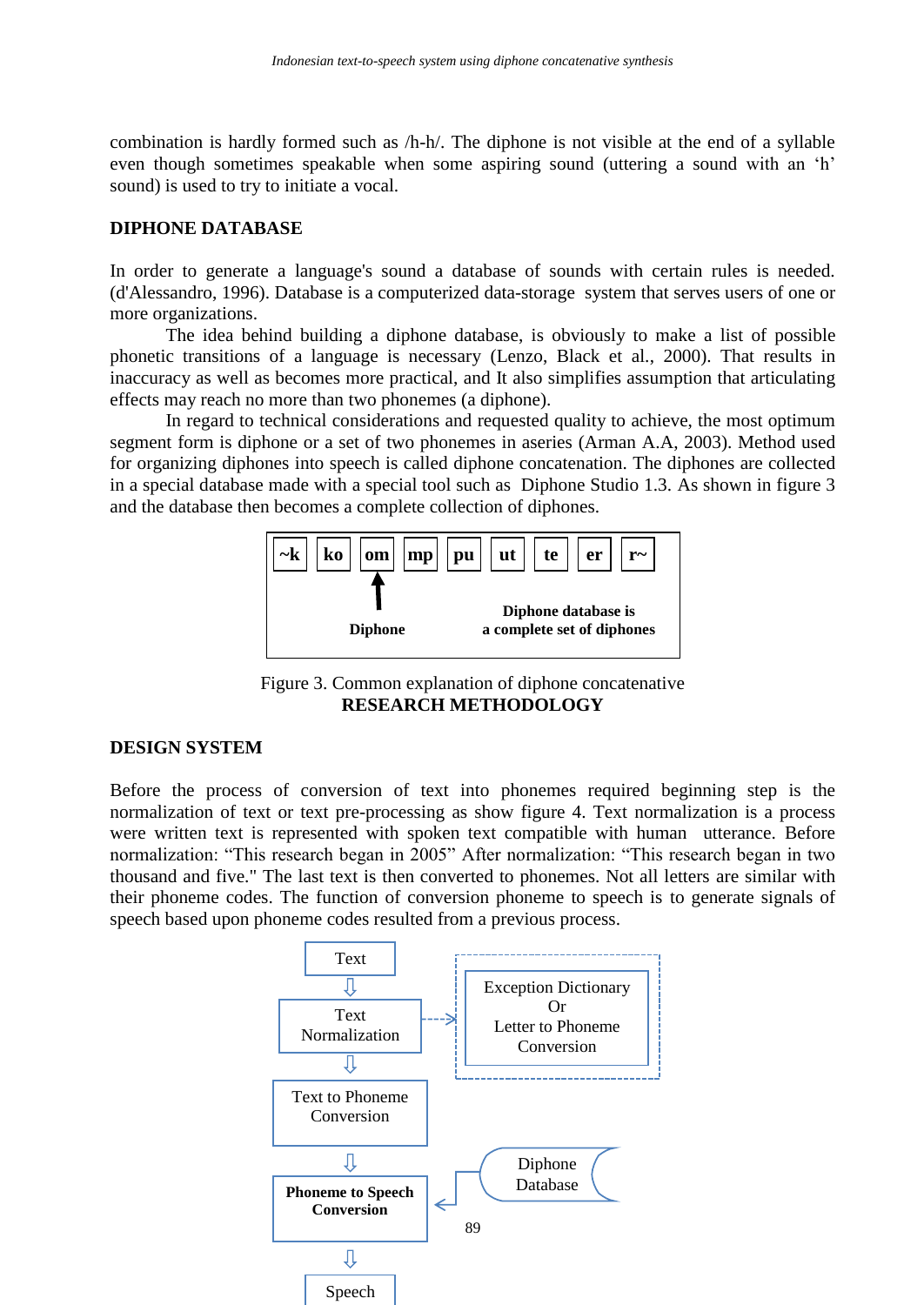Figure 4. Diagram System Indonesian TTS

## **IMPLEMENTATION SYSTEM**

The generally of steps, to create the system is:

(1) Developed Diphone database.

- Create a list of sample of words consisting of diphones organized by prioritizing looking diphone located in the middle of a word if not at the beginning or end.
- Recording the samples of words by segmentation
- Create diphones made with a tool Diphone Studio 1.3.
- (2) Develop system using Microsoft Visual Delphi 6.0, includes:
	- The conversion system from the input of numbers, acronyms, words, and sentences into representations diphone.

# **RESULTS AND DISCUSSION**

There are 42 phonemes in Bahasa Indonesia with 10 pure vocals (monoftong), 3 double vocals (diftong), 28 consonants and a silent phoneme which added Up to 42 phonemes. Number of diphones produced is  $42 \text{ X } 42 = 1764$  diphones. Speech synthesizing process on a sentence or a word is normalized and altered in a formula in which two phonemes are joined, or known best as diphone. All the diphones in the list are generated by a tool called Diphone Studio 1.3., a software that supports MBROLA. The result of joining two phonemes will be a diphone as shown by table 1.

| Table 1. Sample of two joined phonemes into a diphone |  |  |
|-------------------------------------------------------|--|--|
|                                                       |  |  |

| No. |                       | Fonem I Fonem II  |                       | Difon Sample Words                |
|-----|-----------------------|-------------------|-----------------------|-----------------------------------|
| 1.  | $\lceil i \rceil$     | $\lceil b \rceil$ | $\int$ i-b $\int$ Aib |                                   |
| 2.  | $\lfloor i \rfloor$   | [t]               | $/$ i-t $/$ Pelit     |                                   |
| 3.  | $\lceil i \rceil$     | $\lceil k \rceil$ | $/$ i-k $/$ Baik      |                                   |
| 4.  | $\lceil i \rceil$     | [u]               | $/$ i-u $/$ Hiu       |                                   |
| 5.  | l e l                 | [0]               | $/$ e-o $/$ Beo       |                                   |
| 6.  | $\lceil e \rceil$     | Π                 |                       | $/e$ -j / <i>ejaan, ejakulasi</i> |
| 7.  | l e l                 | $\lceil k \rceil$ | $/e$ -k $/Ek$ or      |                                   |
| 8.  | [e]                   | [s]               | $/ e$ -s $/ E$ sa     |                                   |
| 9.  | l e l                 | [t]               |                       | $/$ e-t $/$ <i>etos, etika</i>    |
| 10. | $\lfloor$ 8 $\rfloor$ | [k]               |                       | $\ell$ = k $\ell$ nenek, ejek     |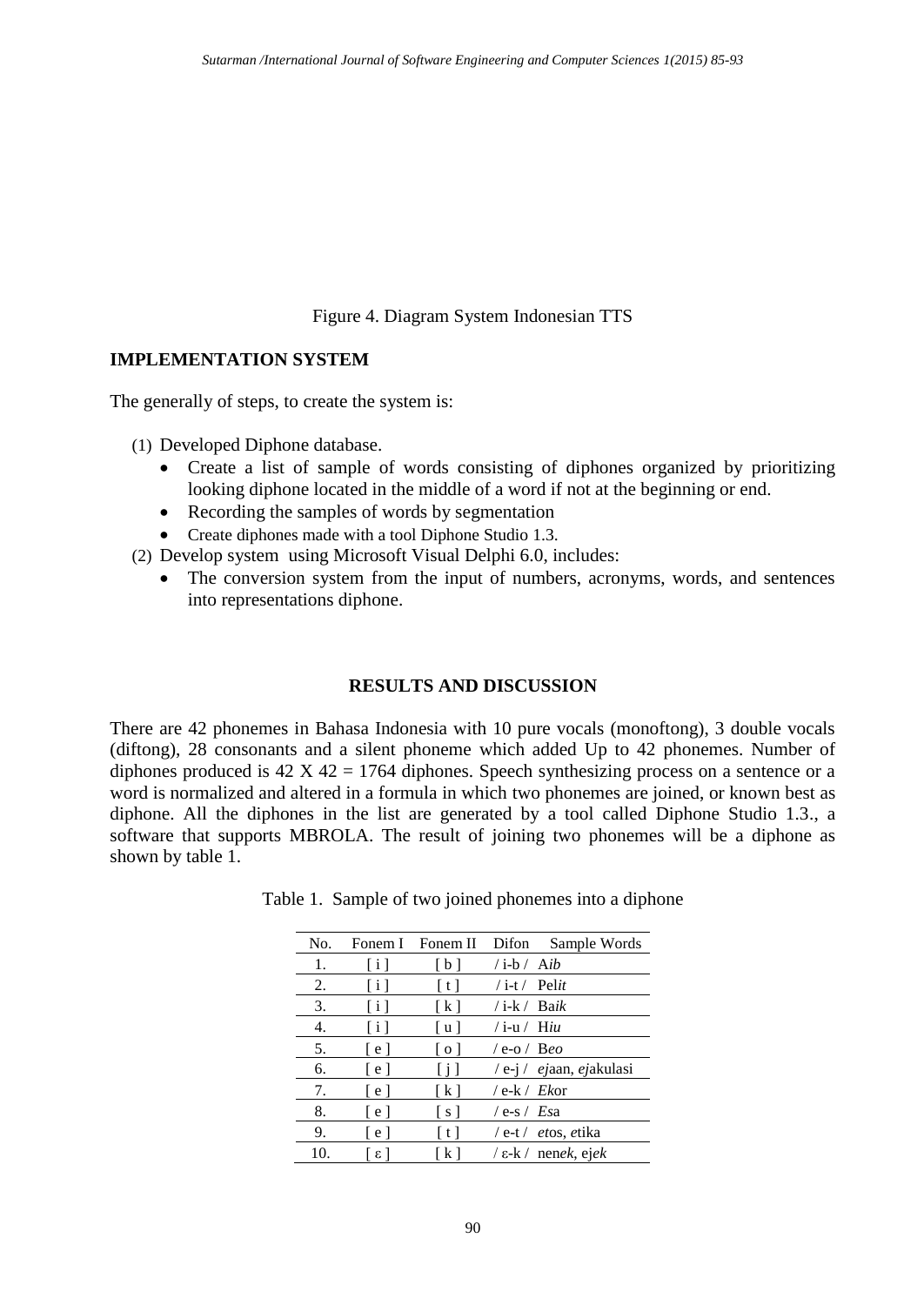In the Indonesian TTS system, there are three processes to follow, which are entering abbreviation data, converting text to phoneme and converting phoneme to speech. Entering an abbreviation, Data may be done by the user as one of the editing tools of abbreviation data where the description is saved in a table of abbreviation.

The process of converting text to phoneme is also useful for converting text input entered by the user. The text shall browse whether or not a marked element of abbreviation (written with capital letters and space) is available. If any, it shall continue to the abbreviation table. After converting text to phoneme is done, resulting in phonemes and are then converted to speech by combining two phonemes (a diphone) of the input text and searching the diphone in the diphone table. This phoneme to speech process results voices acceptable by users.

The conversion process from text to phoneme is processed by normalization of which functions to convert all sentence texts that will be uttered, into texts, which show how sentence should be uttered. For example, "Bapak membeli sepeda seharga Rp 250,000" (Daddy buys a bicycle for Rp250, 000). It is converted into speech text "Daddy buys a bicycle for two hundred and fifty thousand Rupiahs." Rp 250,000 is considered abnormal and should be normalized into speech sencente.

Of the word 'sepeda' there are phonemes of s,e,p,e,d and a. There are some phonemes with a similar letter but different pronounciation like "s-e" and "p-e" particularly  $\hat{e}$  phoneme is different from a phoneme, so that "sêpẽda" needs to be process through normalization with specific rules in this research to differenciate their pronounciation. To do this, a method of priority is used, searching for the highest priority. Users in turn may find specific words in the dictionary, put and convert them within this Indonesia TTS system.

Conversion may also occur in irregular or conditional environment depending upon neighboring letters or phonemes such as 'beda' which is different from 'bedak.' This also includes phonemes with similiar input letters but different pronounciation. There are also translational forms which their modus regubrity could not be found. To deal with such a case, this research uses the method of memory with the priority system. The priority rules out:

- There are only three priorities called priority 1, 2 and 3. In some diphones there are only two priorities, which are priority 1 and 2 this is based an how many phonemes are present, for instance, phonemes like e, ê, ẽ We are classified in priority 3 while U, u ; I,i ; n ñ ; o ô are classified in priority 1 and 2.
- The classification is carried out on similar phonemes of a word as like in the dictionary. Phoneme of e, ê, ẽ with diphones be, bê and bẽ in words like 'bebek, benar, benteng' where e in each word is pronounced differently, therefore the classification for the majority of words in a dictionary using phoneme ê in bê (benar) diphone are categorized in priority 1, and phoneme ẽ in diphone bẽ (benteng) with a similar amount of words are categorized in priority 2 and phoneme e in diphone be (bebek) with few similar amounts of words are grouped in priority.

The order of priority starts from 3 (least amount of words), if there is none, then continue to priority 2 and if there is none continue to priority 1. However, if a phoneme has only two priorities (1 and 2), then only priority 2 may take place if there is none priority 1 may take place. After normalization phase, a phonetic analysis may be conducted. This results in a series of diphones. After converting text to phoneme resulting in order of phonemes in a sentence or spoken word which are combined with two phonemes (diphones) such as in "Bapak" where there are three diphones; " $\Delta$ b; ba; pa; ak; ak; k $\Delta$ ". The joining method is initiated with finding words or sentences where there is a phoneme with two letters like sy, kh, nk, ai, au, oi, ks, ny and ng. If found, the letters are, then grouped in a phoneme. For instance, in the word "sedang" there are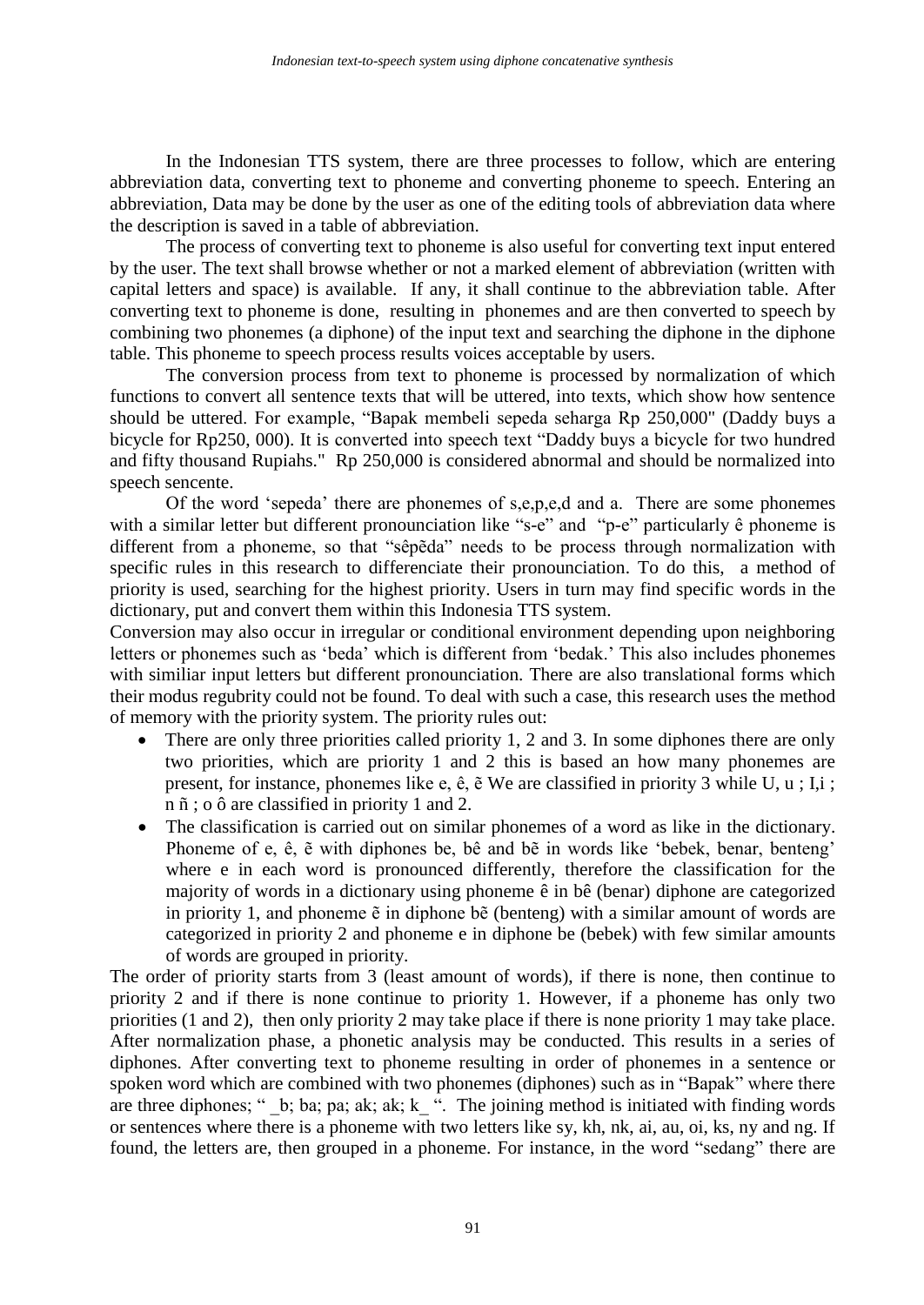diphones "s, se; ed; da; ang; ng\_ " After joining phonemes are completed, then the method is continued by searching for the serial diphone in the diphone database already made. The final step (show figure 5) is generating the speech in form of sound acceptable and understood by users.

| TTS >> D:\TTS\Default.Txt                                                                        |                                                                                                                                                                                                                                                                                                                                                                                                                                                                                                                                                                           |  |  |  |  |  |  |  |  |
|--------------------------------------------------------------------------------------------------|---------------------------------------------------------------------------------------------------------------------------------------------------------------------------------------------------------------------------------------------------------------------------------------------------------------------------------------------------------------------------------------------------------------------------------------------------------------------------------------------------------------------------------------------------------------------------|--|--|--|--|--|--|--|--|
| Edit Tools Sample Exit<br>File<br>SISTEM TEXT-TO-SPEECH BAHASA INDONESIA<br>by: Sutarman, S.Kom. |                                                                                                                                                                                                                                                                                                                                                                                                                                                                                                                                                                           |  |  |  |  |  |  |  |  |
| selamat pagi, saya mau pergi ke sekolah                                                          | t0706.wav<br>[000]<br>$\mathcal{S}$<br>t0577.wav<br>[000]<br>se<br>t0060.wav<br>[000]<br>el<br>t0398.wav<br>la.<br>[000]<br>t0112.wav<br>am [000]<br>t0428.wav<br>[000]<br>ma<br>R<br>t0124 way<br>at [000]<br>IN637 way<br>[000]<br>ŧ.<br>[001]<br>diam.wav<br>t0703 way<br>[002]<br>$\mathsf{p}$<br>t0517.wav<br>[002]<br>Da<br>t0106.wav<br>[002]<br>ag<br><b>f0311 wav</b><br>[002]<br>اوا<br>پيا<br>t0035.wav<br>[002]<br>~~ wav<br>[003]<br>[004]<br>diam way<br>t0706.wav<br>[005]<br>$\mathcal{S}$<br><b>t0576 way</b><br>[005]<br>sa<br>t0127.wav<br>[005]<br>av |  |  |  |  |  |  |  |  |
| Output File [*.wav] Out_selam.wav                                                                | Stop<br>Play                                                                                                                                                                                                                                                                                                                                                                                                                                                                                                                                                              |  |  |  |  |  |  |  |  |

Figure 5. Implemention Indonesian TTS System

Converting text to phonemes is followed by converting them to pronounciation by joining two phonemes (a diphone) from the input text and searching them on the table of diphone. Converting phonemes to speech results in acceptable sound reqognized by users.

# **CONCLUSION**

Indonesian Text-To-Speech System using diphone concatenative synthesis can produce speech or language the natural approach. Speech or resulted sound may not be perfect for several causes such as poor recording and distorted phoneme segmentation process where front, middle and end borders are not sincronized. The Indonesian Text to Speech system can differentiate special phonemes like in 'Beda' and 'Bedak' but sample of other spesific words is necessary to put into the system. This Indonesia TTS system can handle texts with abbreviation, there is the facility to add such words.

The main constraints encountered during the preparation of the diphone database and Text to Speech System, are: (1) the process of finding an example of the word in phoneme is less precise so the result is not perfect. (2) In the segmentation process diphone still much less precise, it is possible that the recording is not clear.

## **REFERENCES**

- <span id="page-7-0"></span>Arman, A. A. 2002. Converting Text to phonemes. http://www.sgu.ac.id/library/ garuda/swf/IT/2010/Irfan.swf.
- <span id="page-7-1"></span>Arman, A. A. 2003. Building a database Diphone (MBROLA based). from [http://lss](http://lss-gtw.ee.itb.ac.id/~aa/indotts/diphone_dev.html)[gtw.ee.itb.ac.id/~aa/indotts/diphone\\_dev.html.](http://lss-gtw.ee.itb.ac.id/~aa/indotts/diphone_dev.html)
- Aulia A. 2012. Speech Optimization for Indonesian Text-To-Speech System, Graduate Theses, Institut Teknologi Bandung.